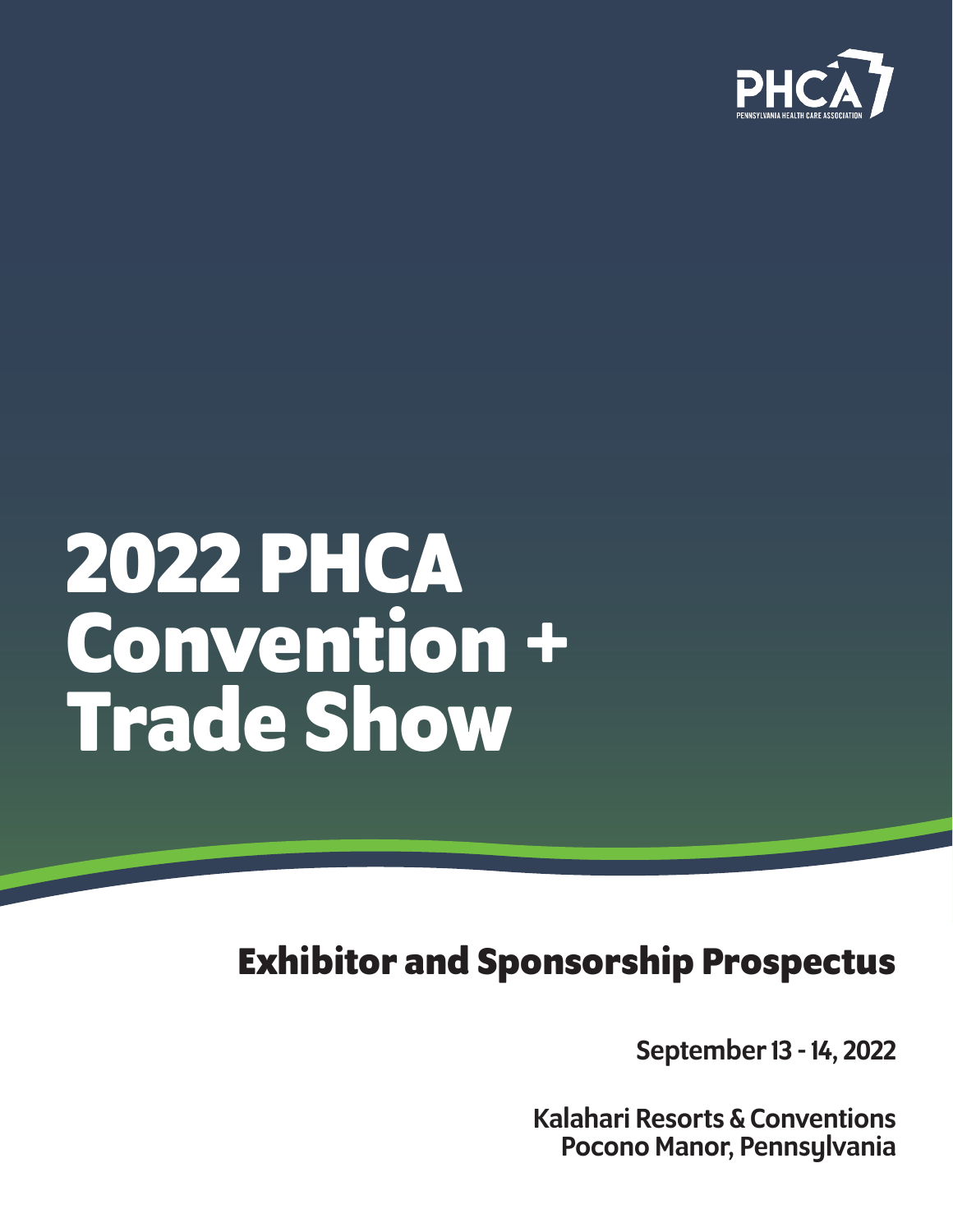## **We're back and we're in person!**

**Make plans to join PHCA as we come together following two years of completely virtual educational offerings to share proven strategies and expertise with conference attendees from across Pennsylvania who are working to meet the growing challenges and demands of our growing senior population living and thriving in nursing homes, assisted living residence and personal care homes.**

#### **About PHCA's Annual Convention + Trade Show**

Throughout the past two years, as the COVID-19 pandemic has impacted – and transformed – nearly every facet of our daily operations, industry leaders are compelled to ask: **what will the future of long-term care and senior living look like?** 

As we look to the months and years ahead, long-term care and senior living providers will be forced to change old habits, innovate toward a better future, face new challenges headon with a fresh perspective, and take action to revolutionize the care they provide to their residents.



### **About PHCA**

At the Pennsylvania Health Care Association (PHCA), we are proud of our reputation as the commonwealth's leading advocacy association, representing Pennsylvania's most vulnerable residents and their providers of care.

With offices in Harrisburg, just steps from our state Capitol, we advocate each and every day on your behalf. Our mission is to advocate for our more than 400 member facilities in the pursuit of a robust, high-quality, resident-centered continuum of long-term care.

We are dedicated to advancing and elevating the work of our members and are deeply vested in their long-term success.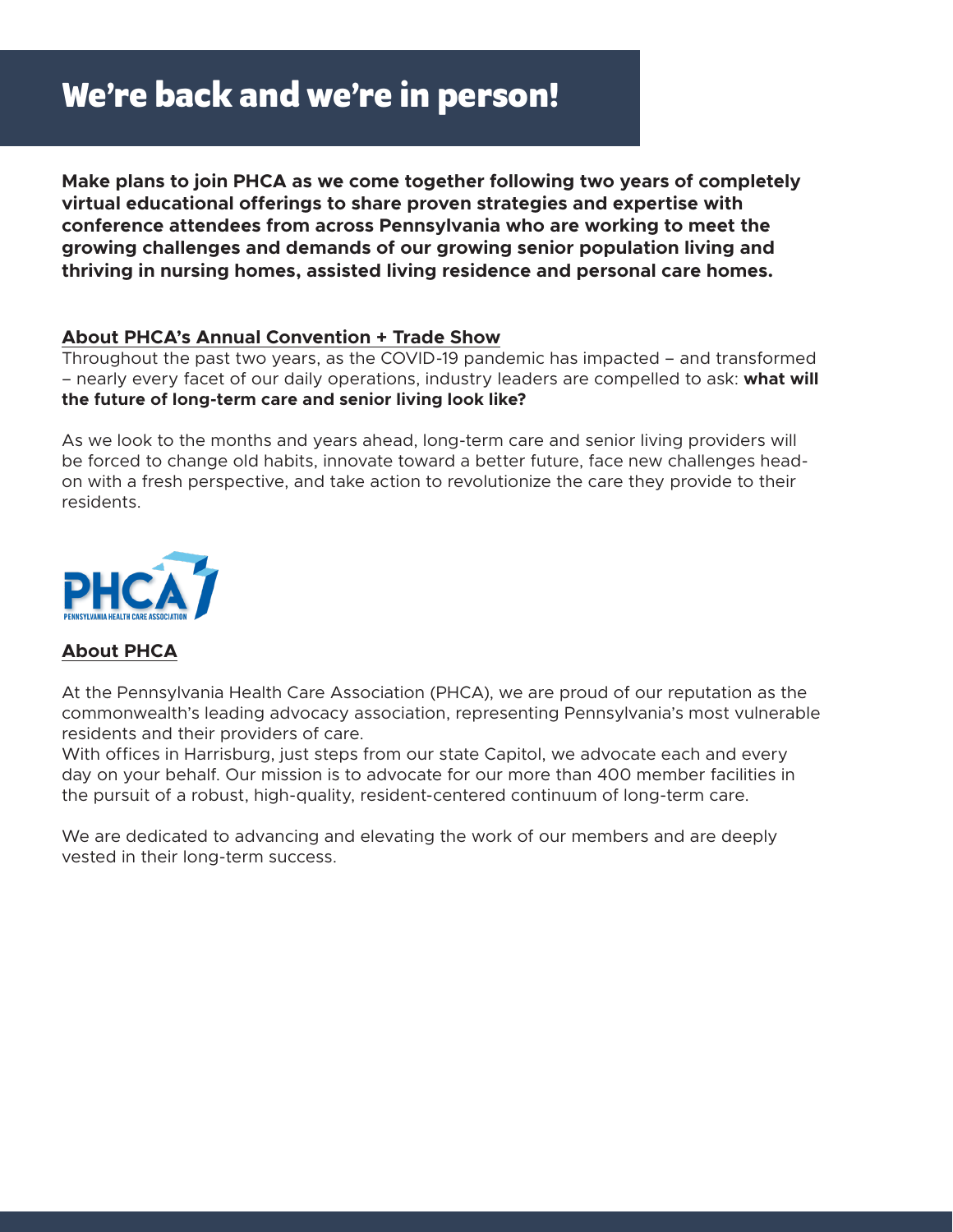#### **Who Attends?**



#### **Convention + Trade Show attendees are interested in learning more about these service categories:**

- Ancillary Services *(audiology, dental services, diagnostics, dialysis, housekeeping, laboratory services, rehabilitation / therapy, speech, wound care, etc.)*
- Architecture / Engineering / Construction
- Communication / Monitoring Systems
- Consultants
- Durable Medical Equipment / PPE
- Environmental Supplies and Services
- Executive Search / HR
- Financial Services
- Food Services
- Furniture, Fixtures and Equipment
- Group Purchasing
- Insurance
- IT / Technology
- Legal Services
- Marketing
- Pharmacy Services
- Real Estate
- Safety
- Staffing
- Training / Education
- Transportation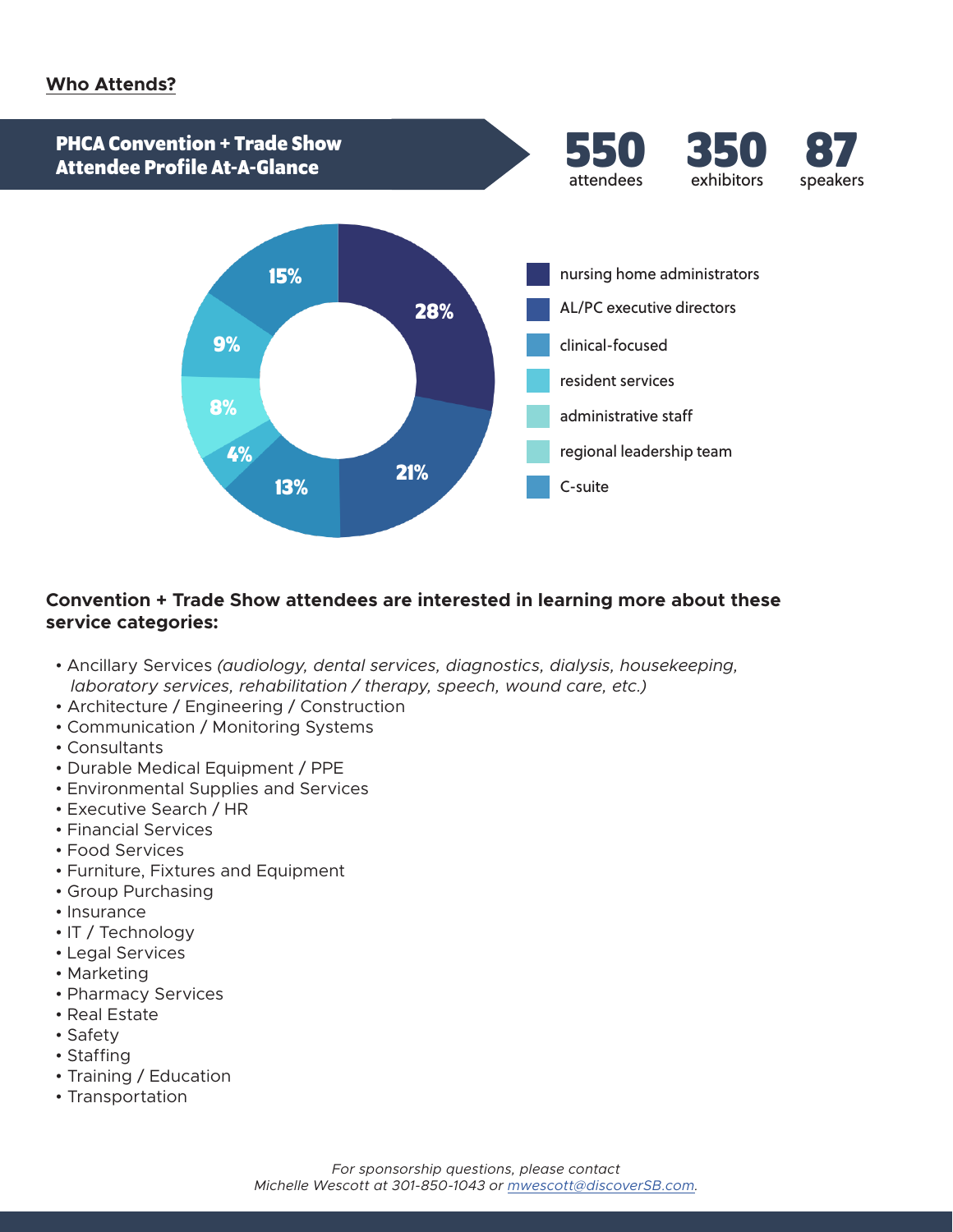### **Why Exhibit?**

**ACCESS** More than 500 long-term care and senior living providers in one location! **AWARENESS** Ensure that long-term care and senior living providers remember your company name and products by keeping your name and products in front of them at all times. **EDUCATE** Take advantage of hands-on access at your exhibit booth to educate and engage with attendees. **INFLUENCE** Attendees have significant purchase power with supplies, products and services. **NETWORK** Collaborate, enhance relationships and network with like-minded longterm care and senior living providers.

#### **Exhibit Booth Package**

With the purchase of booth space, exhibitors will receive:

- Two conference badges for booth attendees *(additional conference badges may be purchased)*
- 6' table and two chairs
- complimentary exhibitor listing online and in convention + trade show mobile app
- company ID sign
- backdrop and side-rail drape
- carpeted exhibit hall

#### **PRIME BOOTH STANDARD BOOTH**

| Member price     | \$1,950 | Member price     | \$1,750 |
|------------------|---------|------------------|---------|
| Non-member price | \$2,720 | Non-member price | \$2,530 |

#### **Cancellation Policy**

Cancellations made on or before Friday, August 12, 2022, will be subject to a 50% cancellation fee. All cancellations made after Friday, August 12, 2022, will not be eligible for a refund. PHCA events will be held regardless of inclement weather. No refund or credit will be provided if a participant elects not to attend the event due to inclement weather.

Participants accept all liability for their own travel choices.

All cancellation requests must be submitted in writing to [mwescott@discoversb.com.](mailto:mwescott%40discoversb.com?subject=)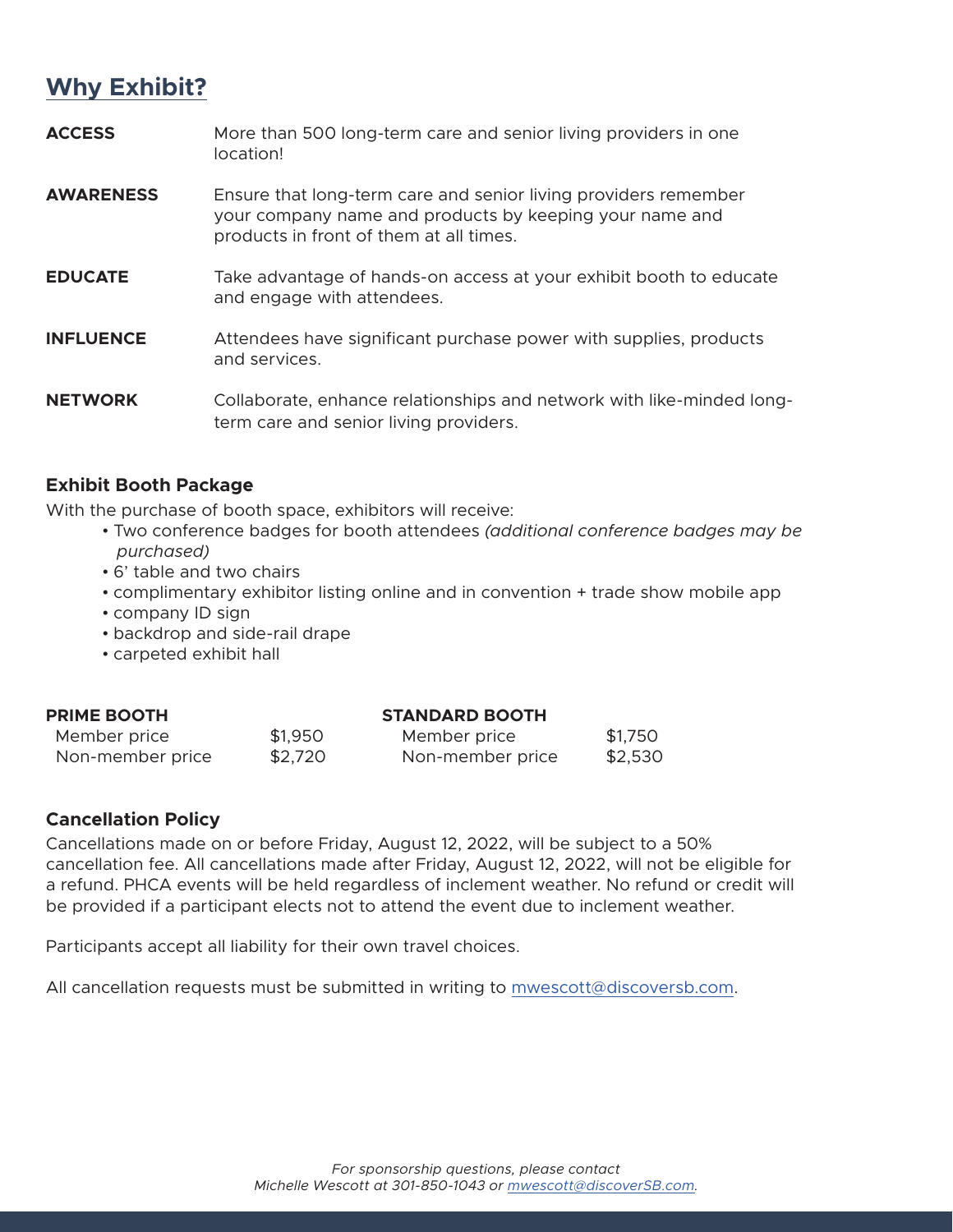#### **Exhibitor Floorplan**



#### **Reserve Your Booth**

- **STEP 1** Click [here](https://www.conferenceharvester.com/floorplan/floorplan.asp?EventKey=BDRIFZOR) to visit our online exhibit floorplan.
- **STEP 2** Choose an available booth. If you wish to combine booths, please contact the Exhibits Manager.
- **STEP 3** Complete your purchase online.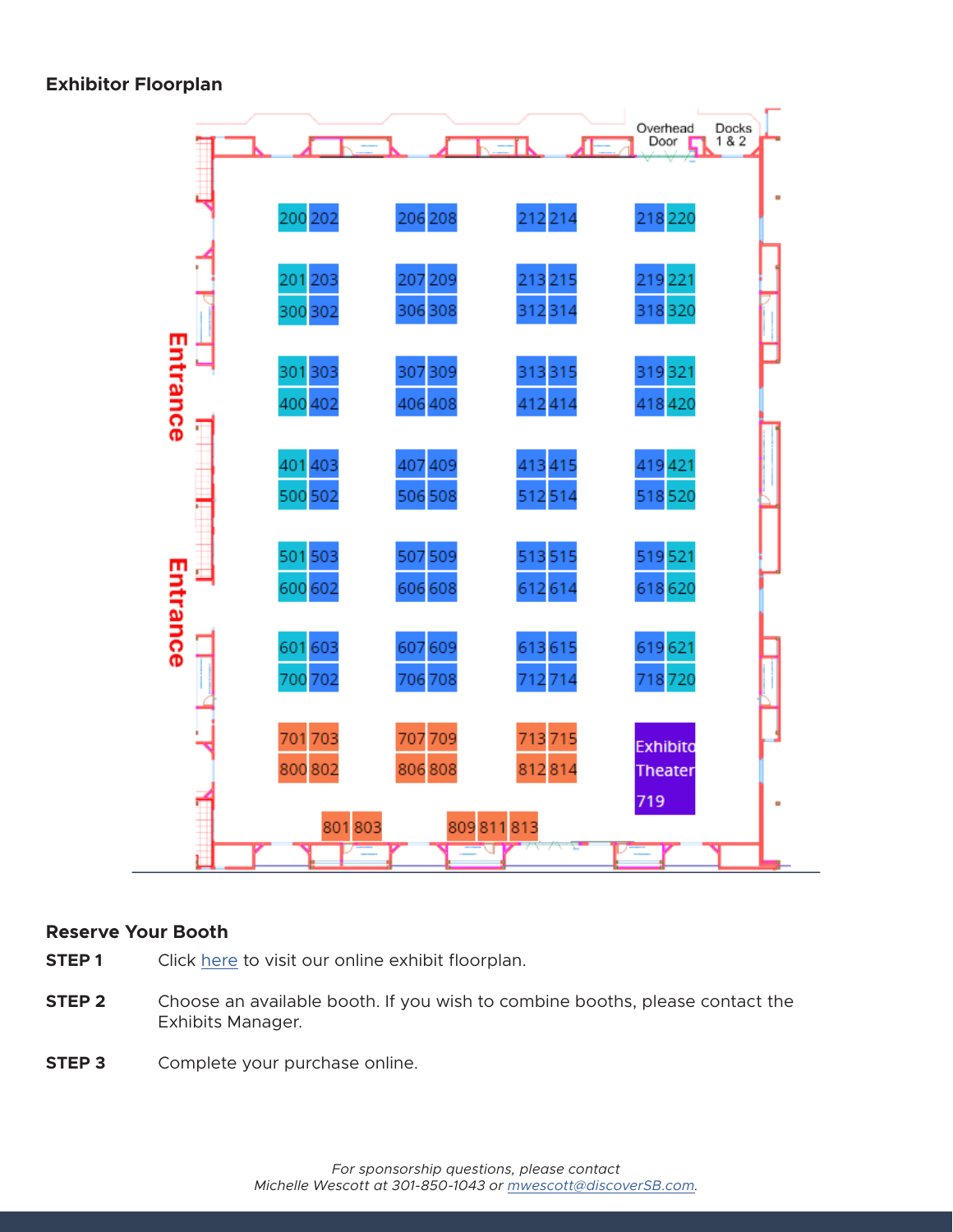| <b>Exhibitor Schedule</b>    |                                                      |  |  |
|------------------------------|------------------------------------------------------|--|--|
| Installation / Set Up        | <b>Monday, September 12</b><br>2 p.m. to 6 p.m.      |  |  |
|                              | <b>Tuesday, September 13</b><br>7 a.m. to 9:30 a.m.  |  |  |
| <b>Expo Hall Hours</b>       | <b>Tuesday, September 13</b><br>10:30 a.m. to 7 p.m. |  |  |
|                              | <b>Wednesday, September 14</b><br>10 a.m. to 2 p.m.  |  |  |
| <b>Dismantle / Tear Down</b> | <b>Wednesday September 14</b>                        |  |  |

2 p.m. to 5 p.m.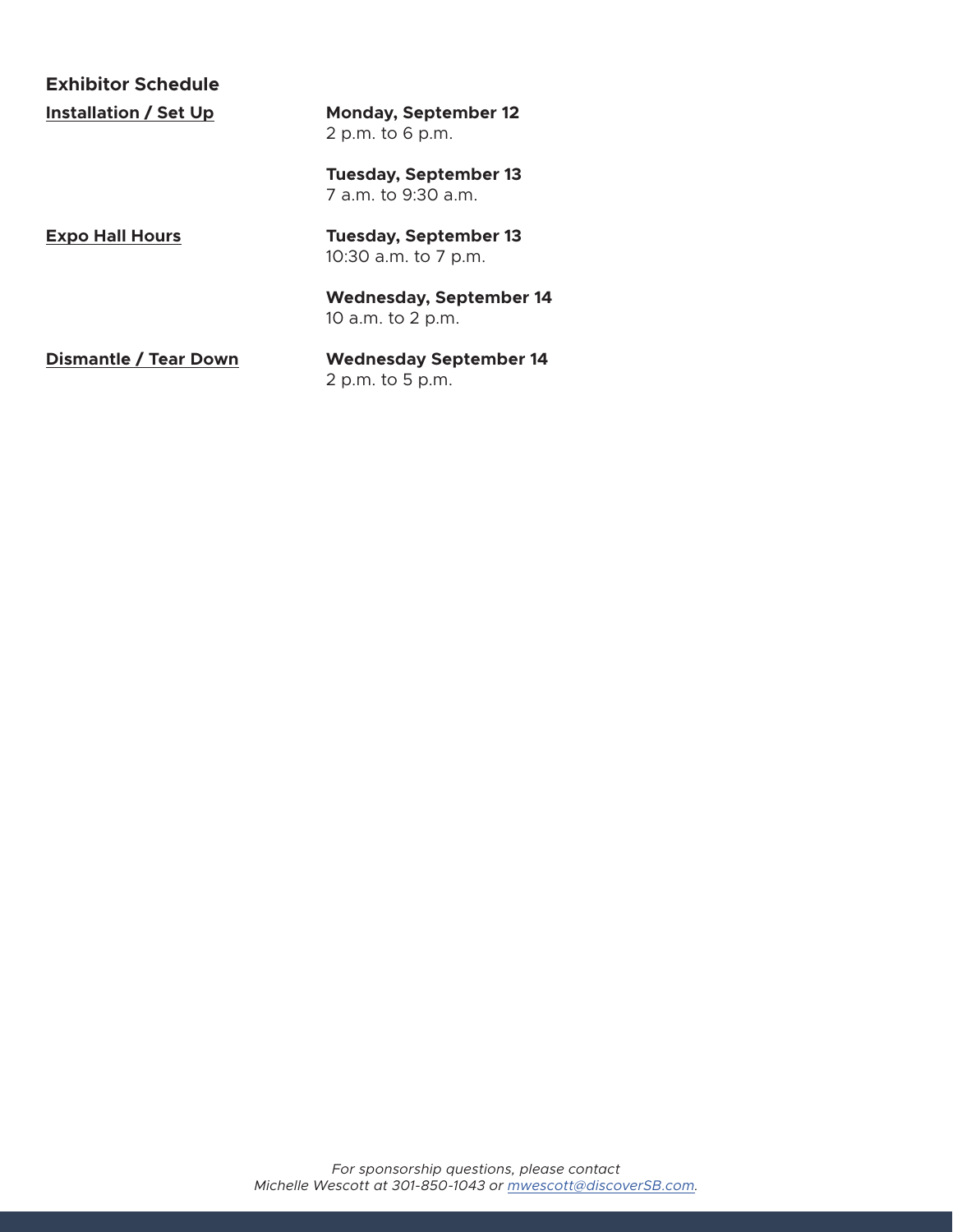### **Sponsorship Opportunities**

### **Sponsored Educational Content**

#### **NEW! Sponsored Learning Session - three available \$3,000 each**

By hosting your own 30-minute session, 20 minutes of content plus 10 minutes of Q&A, you can reach attendees in an educational manner. As a session sponsor, you agree to provide your title, description, and presenter(s) to the convention planning committee for review and approval. This session must feature a presenter(s) working in the field of healthcare. These sessions are not eligible for CEUs.

The sessions will be held on Wednesday, September 14 from 1:15 p.m. to 1:45 p.m.

Benefits include:

- Content exposure *The sponsor provides a speaker and presents the desired topic during the session.*
- Brand awareness
	- One (1) pre-convention eblast, created by PHCA, to all convention attendees promoting all Sponsored Learning Sessions
	- Recognition in the session descriptions on the website and mobile app

### **NEW! Learning Track Sponsor - four available \$5,000 each**

#### Support PHCA learning through your support of an entire educational learning track. PHCA has various educational tracks with sessions in each track. This is a great way to get your message out to a specific audience at Convention.

Sample learning tracks include:

- Clinical
- Workforce
- Operations
- Leadership

As an exclusive sponsor of a selected track, you will receive:

- Company collateral placed on table in session room
- Logo and sponsorship acknowledgment on website and mobile app
- Your logo indicating your support on the learning track meeting room reader board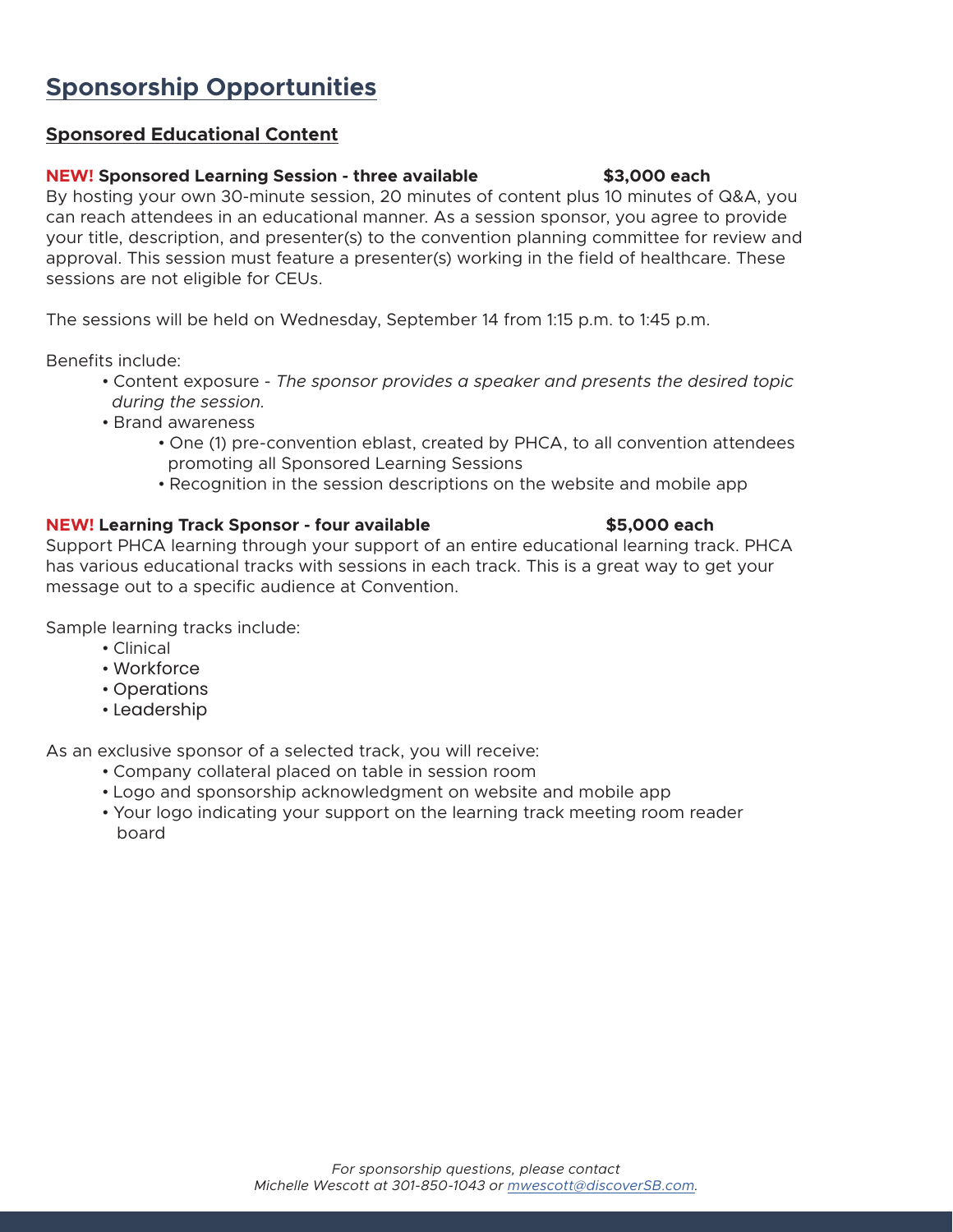#### **NEW! SeniorTalk sessions - eight available \$1,500 each**

Attendees love these quick educational talks. Host your own 15-minute Senior Talk on a topic of your choice. These talks will occur in the exhibit hall. Attendees can enjoy a quick educational session in this popular format. You provide the teaser information that can draw attendees to your booth for more information. The exhibitor theater is in the exhibit hall which is designed to maximize the attendee experience.

Available Times:

*10:45 a.m. to 11 a.m. 10:15 a.m. to 10:30 a.m. 12:15 p.m. to 12:30 p.m. 12:45 p.m. to 1 p.m. 12:45 p.m. to 1 p.m. 1:15 p.m. to 1:30 p.m. 3:30 p.m. to 3:45 p.m. 1:45 p.m. to 2 p.m.*

#### **Tuesday, September 13 Wednesday, September 14**

#### **Sponsored Events**

#### **Convention Welcome Video – EXCLUSIVE \$5,000**

This welcome video kicks off our opening general session and gets attendees excited about the educational sessions and networking opportunities the annual convention has in store! Benefits include:

- Logo placement at the end of the video
- Your company logo will be displayed on the reader board outside the Opening General Session meeting room
- Recognition in the session descriptions on the website and mobile app

#### **Opening Night Reception in Exhibit Hall – two available \$5,000 each**

Mix and mingle with attendees during this welcome reception in the exhibit hall on Tuesday, September 13 from 5 p.m. to 7 p.m. Show your support of the opening night reception inside the exhibit hall with a bar sponsorship. Benefits include:

- Signage with your company logo in Exhibit Hall Area during the event
- Cocktail napkins with the sponsor's company logo
- Recognition in the event descriptions on the website and mobile app

#### **Breakfast - EXCLUSIVE \$3,000**

Rise and shine for this breakfast sponsorship available on Tuesday, September 13. Support attendees with the most important meal of the day. Benefits include:

- Acknowledgment of your support will be provided on signage on the tables -
- 8.5x11" double-sided insert to be displayed on tables
- Placement of promotional materials on the tables
- Recognition in the event descriptions on the website and mobile app

#### **Beverage & Snack Break – three available \$1,500 each**

Be remembered for providing the morning or afternoon re-fuel for attendees. Morning and afternoon breaks are available on Tuesday, September 13. A morning break is available Wednesday, September 14. Benefits include:

- Acknowledgment of your support will be provided on signage in the break area
- Ability to place any promotional materials on the tables.
- Recognition in the event descriptions on the website and mobile app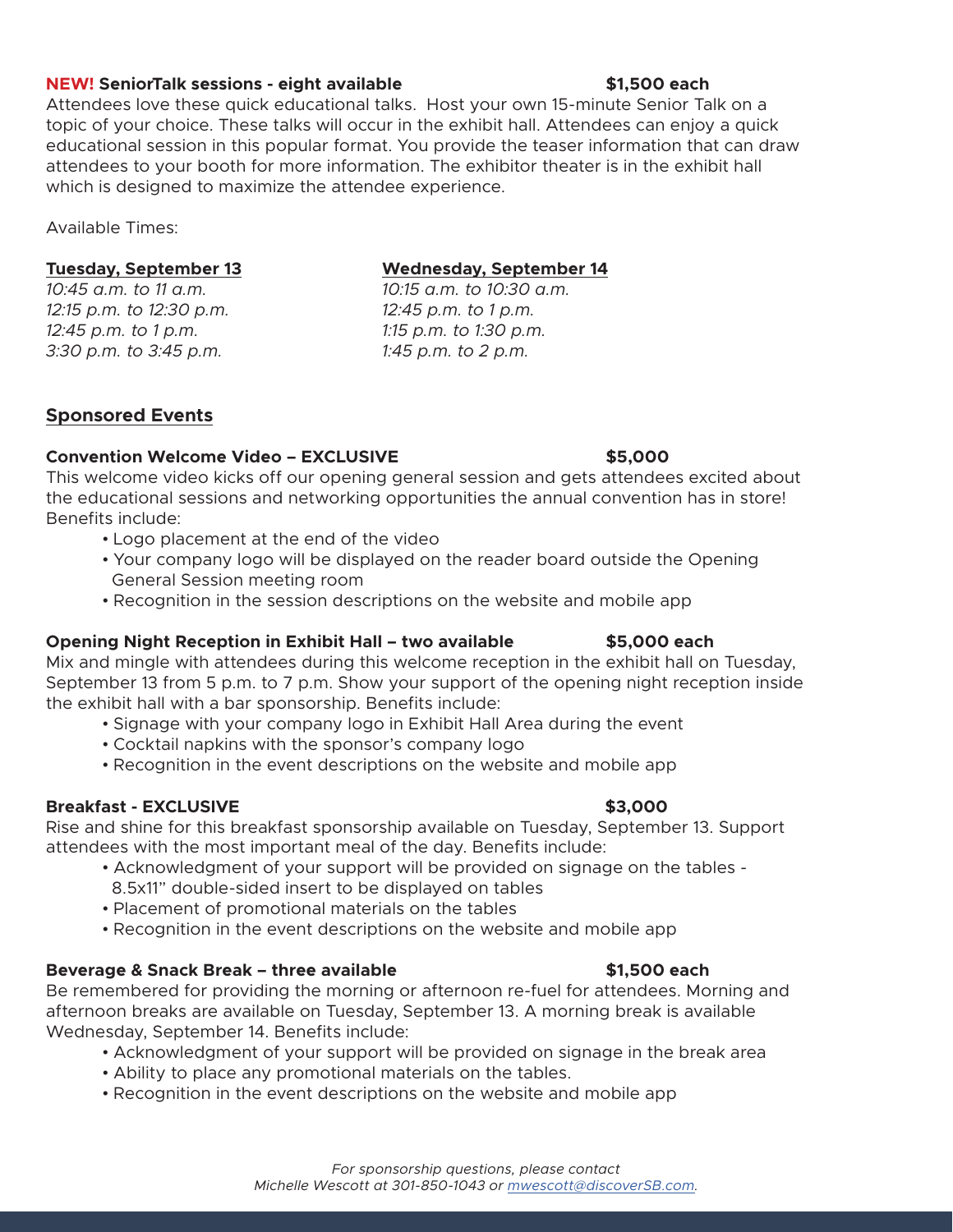### **Brand Promotion**

#### **Meeting Tote Bags – EXCLUSIVE 86,000 \$6,000 \$6,000 \$6,000 \$6,000 \$6,000 \$6,000 \$6,000 \$6,000 \$6,000 \$6,000 \$6,000 \$6,000 \$6,000 \$6,000 \$6,000 \$6,000 \$6,000 \$6,000 \$6,000 \$6,000 \$6,000 \$6,000 \$6,000 \$6,000 \$6,000 \$6,000 \$6**

Put your company name and logo on an environmentally friendly tote bag that attendees continue to use once they return home. Every PHCA convention attendee will receive a tote bag filled with critical convention-related information.

### **Meeting Water Bottles – EXCLUSIVE \$5,000**

Put your logo in the hands of all attendees as they make their way around the meeting! Your company logo will appear on a custom water bottle that each attendee will receive at registration.

### **Convention Lanyards – EXCLUSIVE \$4,000**

Place your name around the necks of all attendees as they navigate through the convention. All attendees will be required to wear their convention badge to enter educational sessions and the exhibit hall. This lanyard with your company name will be with attendees throughout the convention.

### **Sponsored Branded Masks – EXCLUSIVE \$3,500**

The COVID-19 pandemic has fundamentally changed every facet of the way we work - and the way we plan our in-person events. The health and safety of all attendees, speakers, and exhibitors is our highest priority. Show your support with your company logo, along with the PHCA logo, on the branded masks. All attendees will receive a mask at registration.

### **Charging and Networking Lounge – two available \$3,500 each**

The lounge will feature comfortable seating, charging stations, easy access to the expo hall, general sessions, and registration - two days of terrific visibility! Tent cards will be placed around the lounge with your company name and logo, along with a floor sticker with your custom graphic and the PHCA logo (approx. size 3'x2').

### **NEW! Ribbon Bar – EXCLUSIVE \$2,500**

Create your fun ribbon for attendees! The attendee's first stop is meeting registration. Where PHCA's custom Ribbon Bar is located, your support of the Ribbon Bar will put your name and logo front and center in the registration area for all attendees to see! As a sponsor, you will also create a fun ribbon for attendees to select that can contain your company's logo.

### **Hotel Room Keys – EXCLUSIVE \$2,500**

Put your company's custom branded graphic, along with the PHCA logo, in the hand of every convention attendee! The key cards will be given out at check-in and used to access hotel rooms throughout their stay, a wonderful ongoing reminder of your company and products. The sponsor is responsible for any additional production costs of key cards.

### **Hand Sanitizing Stations Inside Exhibit Hall - EXCLUSIVE \$2,000**

Increase your exposure by sponsoring hand sanitizer stations (four stations) around the expo hall of the convention center. Signage will be placed at each **half station** with your custom logo (approximate size - 27" x 32").

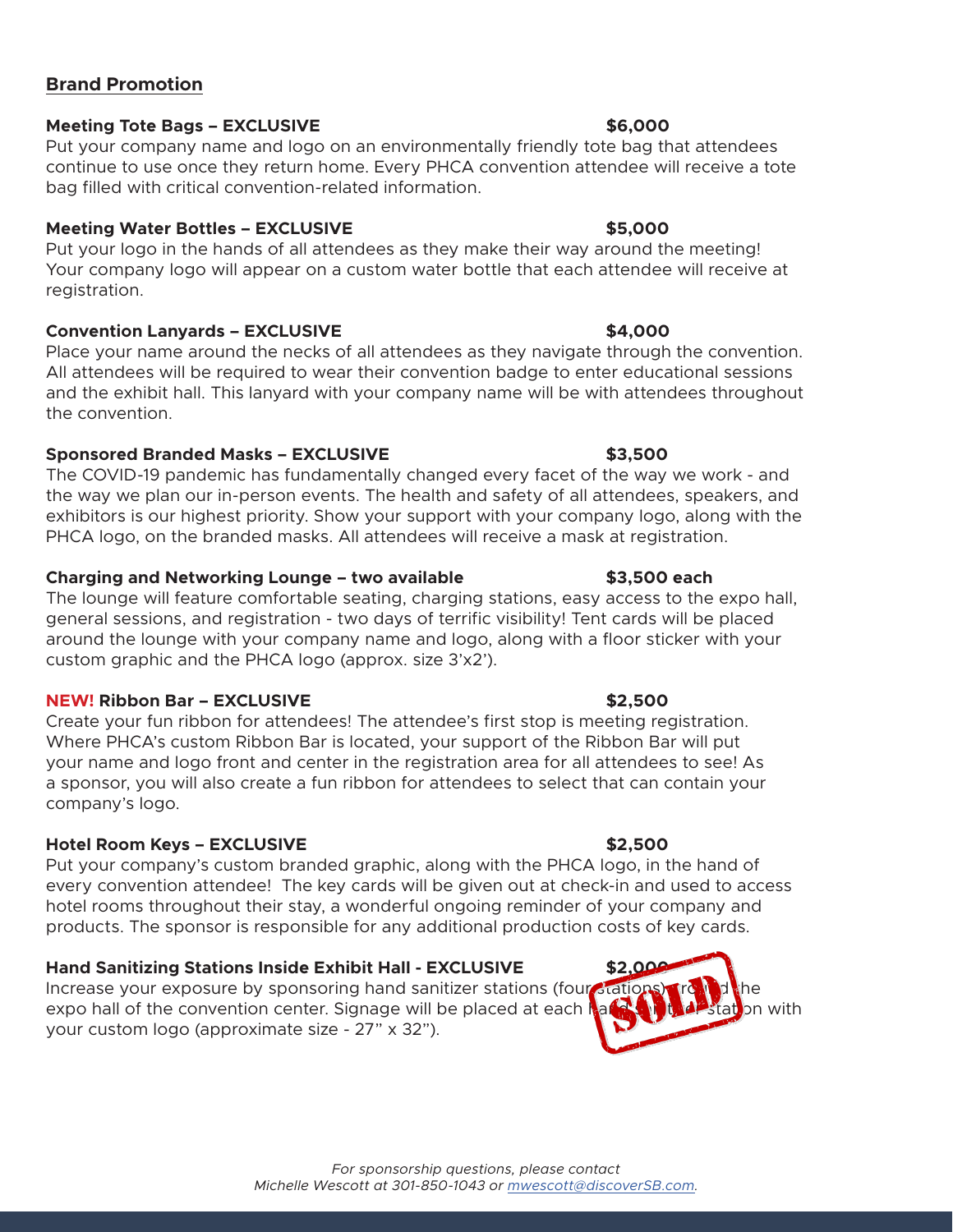### **Hand Sanitizing Stations at General Session – EXCLUSIVE \$2,000**

Increase your exposure by sponsoring hand sanitizer stations inside the general session room. Signage will be placed at each hand sanitizer station with your custom logo (approximate size - 27" x 32").

### **Hotel Room Drop - EXCLUSIVE \$2,000**

Have your literature or product sample delivered to each attendee's hotel room on Tuesday, September 13. Add a sweet treat to your amenity room drop created by the Kalahari Culinary Team. The sponsor is responsible for providing the room drop item, and additional hotel room fees apply.

### **On-Site Signage**

### **NEW! Welcome Billboard - EXCLUSIVE \$5,000**

See your company logo in lights on the Kalahari billboard located along Interstate 380. Attendees will see your company logo alongside the PHCA logo, welcoming attendees to Kalahari for this year's annual convention + trade show on Tuesday, September 13. *Note: Messaging is subject to change.*

### **Registration Floor Stickers - EXCLUSIVE**

Place your custom graphic in front of attendees as they approach the registration counter. These floor stickers will feature your custom graphic along with the PHCA logo. package includes three (3) floor stickers (approximate size -  $3' \times 2'$ 

### **Exhibit Hall Floor Stickers - three available \$1,500 each**

Place your custom graphic in front of attendees as they navigate the exhibit hall area. These floor stickers will feature your custom graphic along with the PHCA logo. This package includes three (3) floor stickers (approximate size - 3' x 2').

### **Meter Board Advertising - four available \$1,500 each**

Your branding has a captive audience as attendees navigate through the meeting space and see your custom message. Your custom graphic will appear on both sides of the meter board (approximate size - 3' x 8').

### **Printed Advertising**

### **NEW! Tote Bag Product Insert – three available \$2,000 each**

Take your product directly to each attendee with a product sample placement in each tote bag. Each sponsor must provide 600 product samples. PHCA must approve all product samples. Note: Meeting tote bag sponsorship must be sold to offer bag inserts.

### **Tote Bag Insert - 15 available \$1,000 each**

Take your message directly to PHCA attendees by placing your company flyer in each tote bag. Each sponsor must provide 600 flyers; the flyer can't be larger than an 8.5" x 11" single sheet but may be double-sided. PHCA must approve all bag inserts. *Note: Meeting tote bag sponsorship must be sold to offer bag inserts.*

*For sponsorship questions, please contact Michelle Wescott at 301-850-1043 or [mwescott@discoverSB.com](mailto:mwescott%40discoverSB.com?subject=IGNITE%202022%20-%20PHCA%20AL/PC%20Summit).*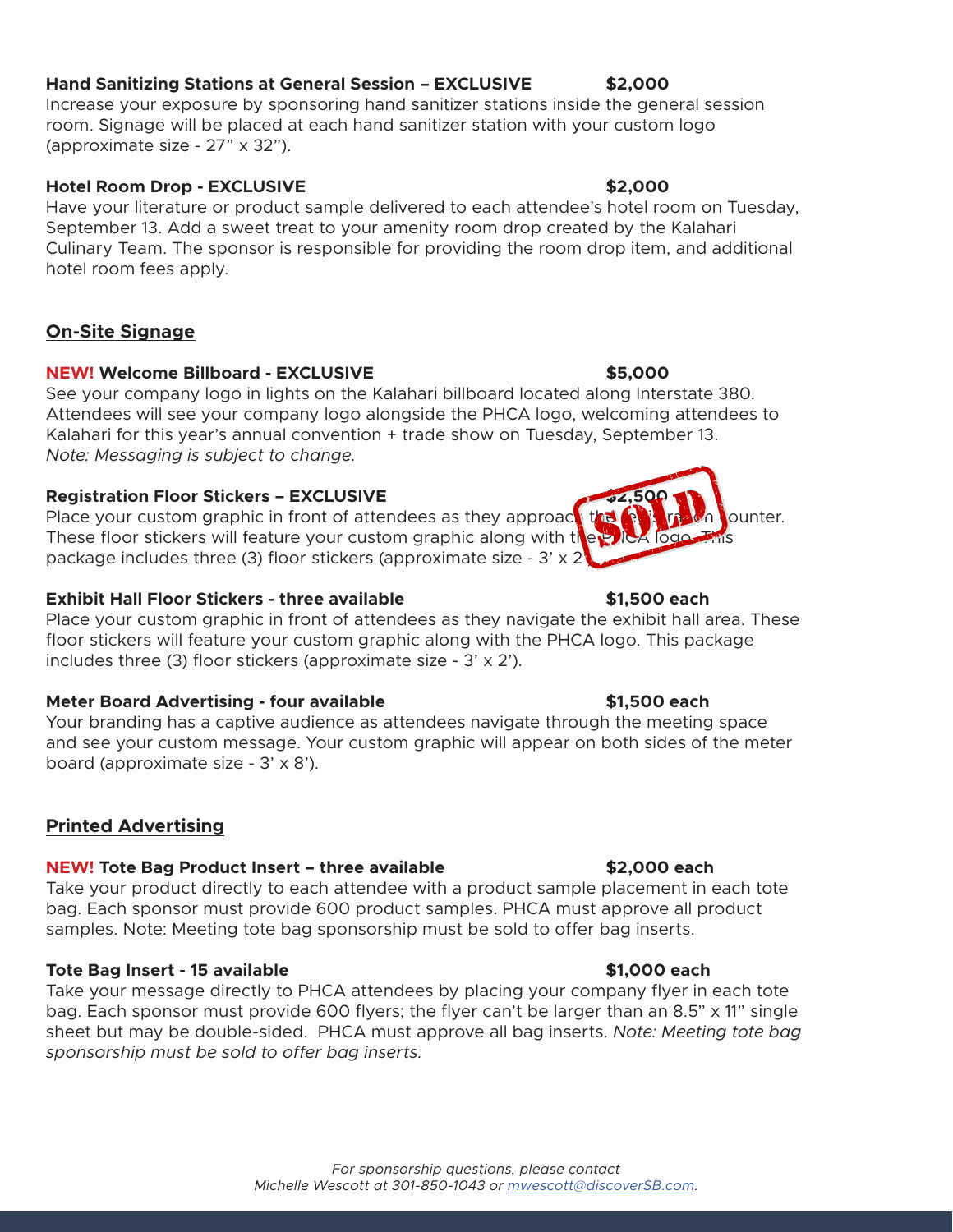#### *For sponsorship questions, please contact Michelle Wescott at 301-850-1043 or [mwescott@discoverSB.com](mailto:mwescott%40discoverSB.com?subject=IGNITE%202022%20-%20PHCA%20AL/PC%20Summit).*

#### **Pre-Meeting Attendee List \$500 each**

Mail your postcard, brochure, or flyer to all pre-registered attendees. The list contains mailing addresses only (no email). This list is a one-time usage and will be available after Friday, August 12, 2022.

#### **Digital Advertising**

#### **NEW! Registration Confirmation Email Banner - EXCLUSIVE \$3,500**

Put your custom graphic banner (linked to an external URL) on every meeting registration confirmation email sent to convention attendees once they register. Your custom graphic will be prominently placed in the registration confirmation email to every attendee. With more than 500 attendees, your company's custom graphic banner will reach them all.

#### **Convention Website Banner Ad – EXCLUSIVE \$3,000**

Display your custom graphic banner on the home page of the convention website. This ad can be linked to an external URL. Your graphic will be seen by all attendees that visit the website.

Send your custom message out to PHCA members and meeting attendees with a custom eblast. PHCA will schedule to send one eblast per day in the immediate six weeks before the meeting. This eblast will include your custom text and one linkable graphic. The eblast will be sent to all association members (1,700 individuals) and meeting attendees.

#### **"Know Before You Go" Email Banner - EXCLUSIVE \$2,500**

Display your company's custom graphic banner (which can be linked to an external URL) on the "Know Before You Go" email sent to all PHCA convention attendees. This helpful how-to will include all necessary information to ensure all attendees have a successful convention. With more than 500 attendees projected to attend this year's event, your company's custom graphic banner will reach them all.

#### **Daily Update Email - EXCLUSIVE**

Display your company's custom graphic banner (which can be linked to a set that I IRL) on the daily update email that PHCA will be sending out to all convention attendees on Tuesday, September 13th. This email will recap the day and remind attendees of the events the following day. With more than 500 attendees projected to attend this year's event, your company's custom graphic banner will reach them all.

### **Mobile Advertising**

#### **Mobile App Splash Page – EXCLUSIVE 1999 12000 12000 133,000**

The mobile app keeps attendees informed and engaged during the entire convention. Your custom graphic will be seen by all attendees each time they open the Convention mobile app.

#### **Eblast \$2,500 each**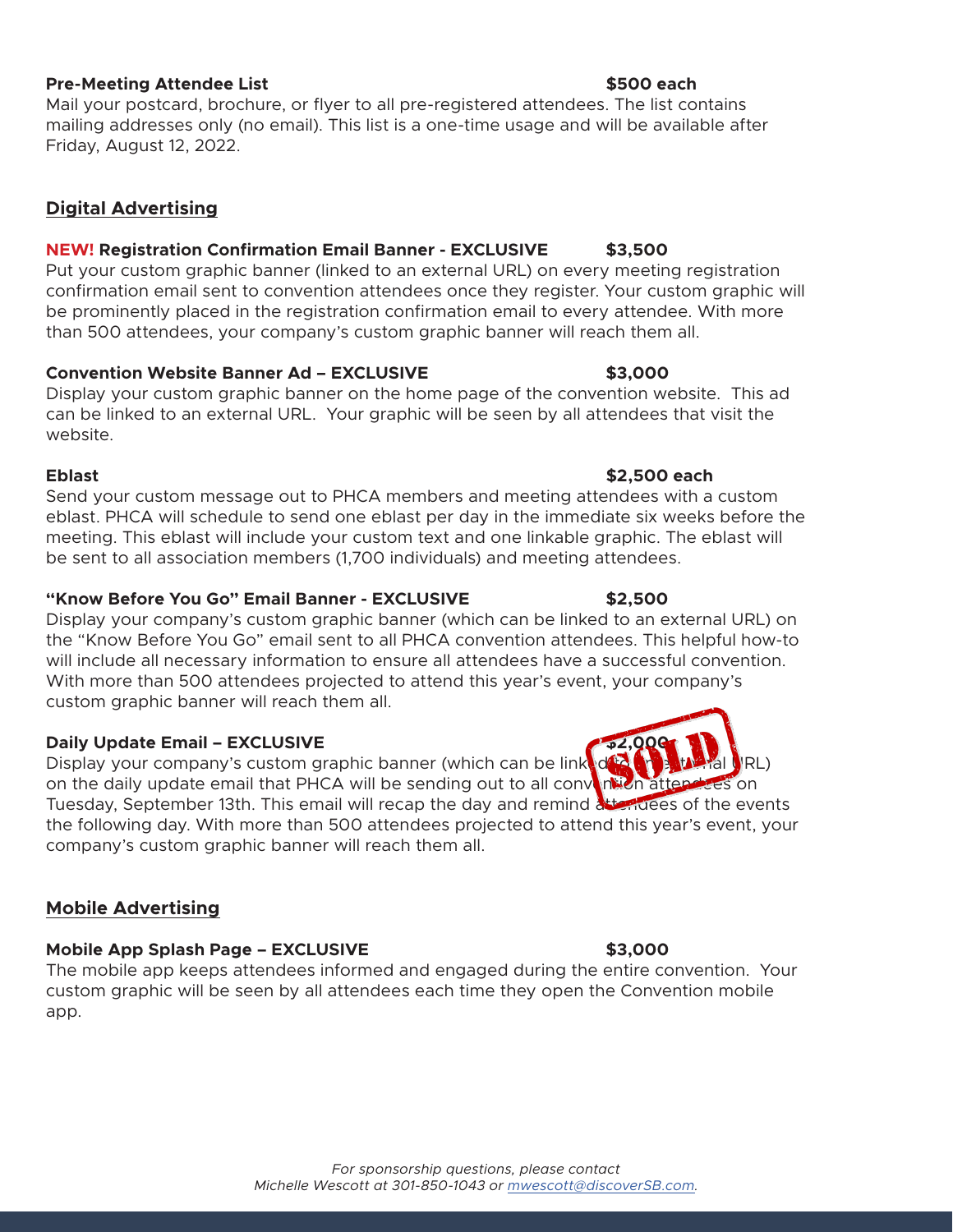#### **Silent Auction Handbid App – EXCLUSIVE \$2,500**

Feature your company logo on the PHCA Political Action Committee (PHCA-PAC) silent auction app for all participants to see. This online auction offers more than \$30,000 worth of gift cards and sports and entertainment memorabilia.

#### **Mobile Banner Advertisement – three available \$2,000 each Schedule Page, Exhibitor Page, Attendee Page**

Create your custom banner advertisement that will appear on the schedule page, exhibitor page or attendee page of the mobile app. This advertisement will be able to link to an external website that attendees can visit

#### **Mobile Tile Advertisement – three available \$1,500 each**

Create your custom tile advertisement that will be on the home page of the convention website. This advertisement will be able to link to an external website that attendees can visit.

#### **Mobile Push Notifications - three per day available \$300 each**

Send out text alerts through the event mobile app. With 100 characters, you can remind attendees to stop by your booth, or attend your SeniorTalk.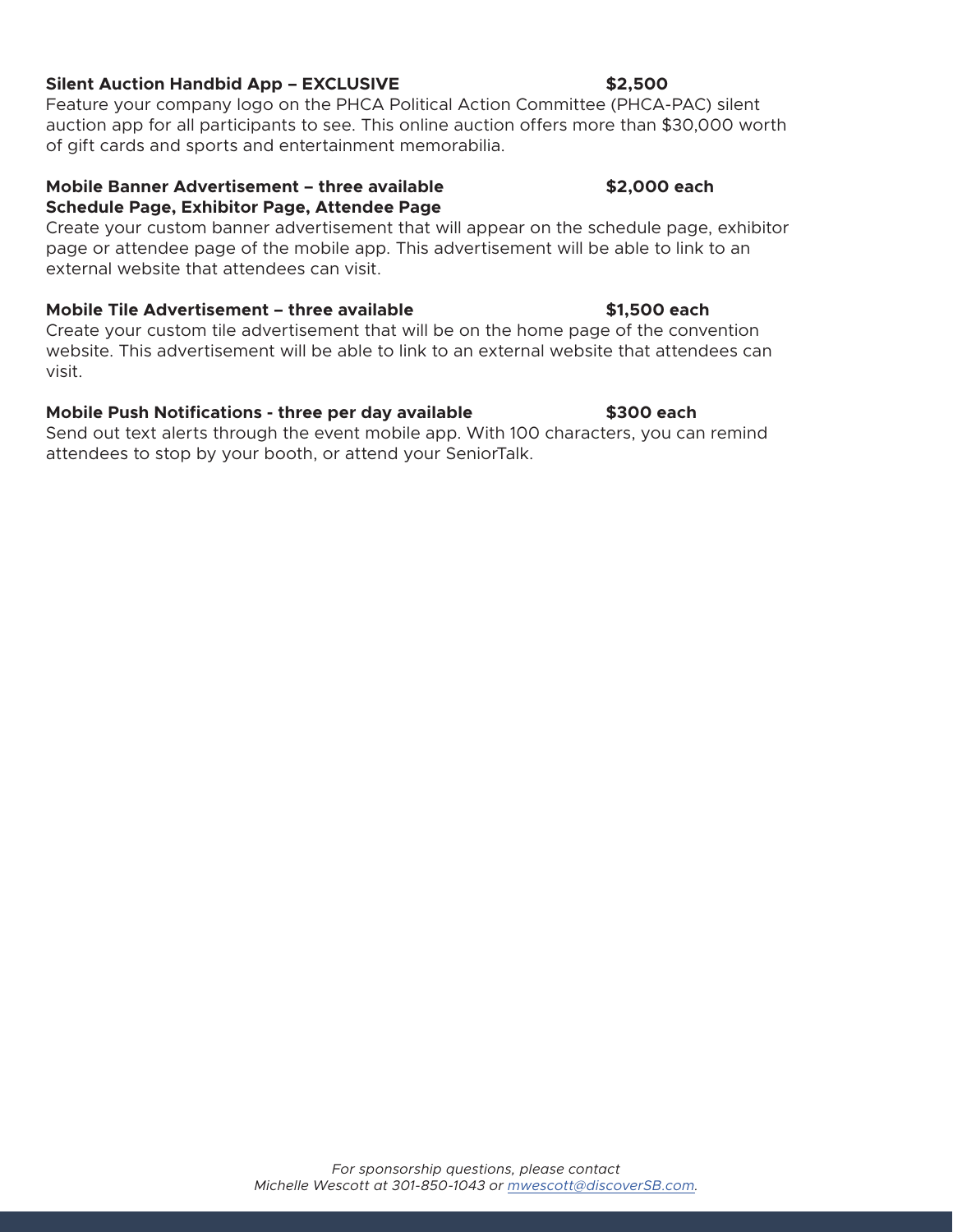#### **Terms and Conditions**

**General Information:** The Pennsylvania Health Care Association (PHCA) Annual Convention exhibit space, and sessions will be held at the Kalahari Resort and Convention Center in Pocono Manor, PA. Exhibit booth assignments will be made in the order in which reservations are received. PHCA reserves the right to alter the floor plan and reassign booth space at any time if deemed in the best interests of the exhibition.

All attendees - including exhibitors - will be required to provide proof of COVID-19 vaccination status, such as a vaccine card, to attend PHCA Annual Convention and Trade Show.

Attendees who do not provide proof of COVID-19 vaccination will be required to provide a negative COVID-19 test result dated September 10, 2022, or later, upon check-in to the Convention.

In the event registered attendees fail to either provide proof of COVID-19 vaccination status or provide a negative test in accordance with this paragraph, such registered attendees will not be permitted to attend the Convention and will be asked to leave the event.

**Booth Equipment:** All standard 10x10 booths include one sign identifying your organization, backdrop and side rail drapes, carpeted exhibit hall, one six foot table, and 2 chairs. Nothing may be taped, nailed, tacked or otherwise affixed to any part of the Exhibit Hall without the written consent of the venue. Any property destroyed or damaged by the exhibitor must be replaced in its original condition by the exhibitor or at the exhibitor's expense.

**Payment and Cancellation Policy:** Full payment is due at the time of invoice. Cancellations made on or before Friday, August 12, 2022 will be subject to a 50% cancellation fee. All cancellations made after Friday, August 12, 2022 will not be eligible for a refund. PHCA events will be held regardless of inclement weather. If a participant elects to not attend the event due to inclement weather, no refund or credit will be provided. Participants accept all liability for their own travel choices. Cancellations must be made in writing to the exhibits show manager.

#### **Sponsorships are non-refundable.**

**No Shows:** There are no refunds issued for booth space and all registrations of no-show exhibiting organizations and or booth personnel.

**Sales Tax:** Exhibitors are responsible for ensuring compliance with local and state sales tax laws in Pocono Manor, PA, USA.

**Fire Regulations:** All materials to be used in the Exhibit Hall must be nonflammable and conform to the fire regulations of the city of Pocono Manor, PA, USA. Material not conforming to such regulations will be removed at the exhibitor's expense. Engines, motors, or any other kind of equipment may be operated only with the consent of the venue. All door openings and aisles must be kept clear by order of the Fire Marshall. Absolutely no storage of material of any type is allowed behind, beneath, or between booths. Exit signs, fire alarms, and fire extinguishers must be visible at all times.